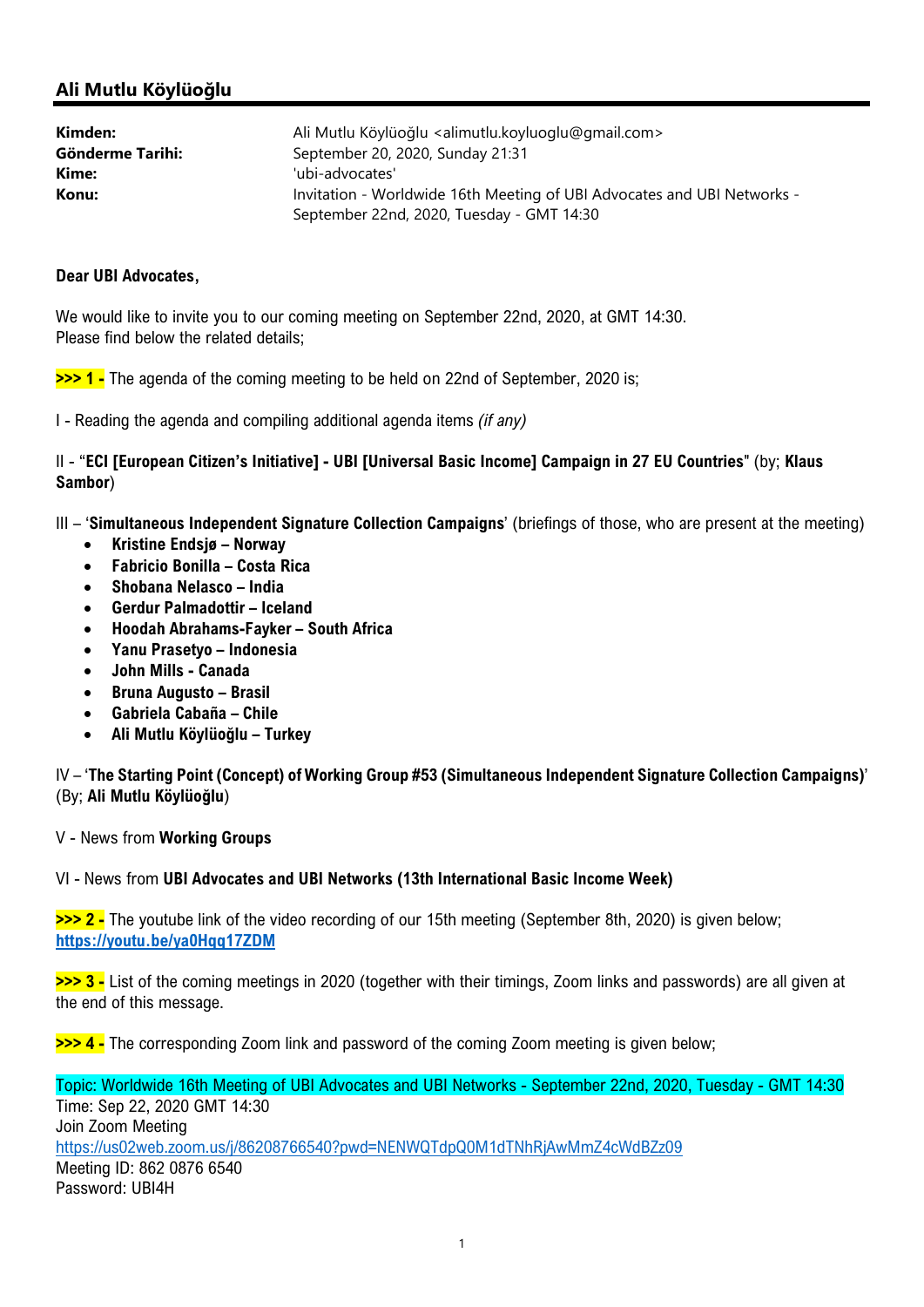>>> 5 - IMPORTANT: The timing of our Zoom meetings are all announced as GMT (Greenwich Mean Time), not BST (British Summer Time).

>>> 6 - As agreed during the first meeting; all the meetings are being RECORDED and shared through youtube, especially for other UBI Advocates, who were not able to participate.

Looking forward to see you and hear your contributions, Best wishes and regards,

Ali Mutlu Köylüoğlu CITIZEN'S BASIC INCOME Research Development Culture and Dissemination Society alimutlu.koyluoglu@gmail.com +90-532-314 95 20

>>> List of the coming meetings in 2020 : (together with their timings, Zoom links and passwords)

[Starting by June 2020; our meetings will be held on the second and fourth Tuesdays of each month, at GMT 14:30.]

Topic: Worldwide 16th Meeting of UBI Advocates and UBI Networks - September 22nd, 2020, Tuesday - GMT 14:30 Time: Sep 22, 2020 GMT 14:30 Join Zoom Meeting https://us02web.zoom.us/j/86208766540?pwd=NENWQTdpQ0M1dTNhRjAwMmZ4cWdBZz09 Meeting ID: 862 0876 6540 Password: UBI4H

Topic: Worldwide 17th Meeting of UBI Advocates and UBI Networks - October 13th, 2020, Tuesday - GMT 14:30 Time: Oct 13, 2020 GMT 14:30 Join Zoom Meeting https://us02web.zoom.us/j/87324175609?pwd=Z2JKZ01uek40QjFDL1lOMXEwcUZ1UT09

Meeting ID: 873 2417 5609 Password: UBI4H

Topic: Worldwide 18th Meeting of UBI Advocates and UBI Networks - October 27th, 2020, Tuesday - GMT 14:30

Time: Oct 27, 2020 GMT 14:30 Join Zoom Meeting https://us02web.zoom.us/j/88138441484?pwd=Y2FWRUg3dkh3L3NNQ3V0SllJczFLUT09 Meeting ID: 881 3844 1484 Password: UBI4H

Topic: Worldwide 19th Meeting of UBI Advocates and UBI Networks - November 10th, 2020, Tuesday - GMT 14:30

Time: Nov 10, 2020 GMT 14:30 Join Zoom Meeting https://us02web.zoom.us/j/82876773469?pwd=Z0MxYnNHTXRjTTJOTjVkRnAvZGgwUT09 Meeting ID: 828 7677 3469 Password: UBI4H

Topic: Worldwide 20th Meeting of UBI Advocates and UBI Networks - November 24th, 2020, Tuesday - GMT 14:30 Time: Nov 24, 2020 GMT 14:30 Join Zoom Meeting https://us02web.zoom.us/j/84988345640?pwd=aUlDbFBCcC9LK2JoaVBqTjF1RFZIZz09 Meeting ID: 849 8834 5640 Password: UBI4H

Topic: Worldwide 21th Meeting of UBI Advocates and UBI Networks - December 8th, 2020, Tuesday - GMT 14:30 Time: Dec 8, 2020 GMT 14:30